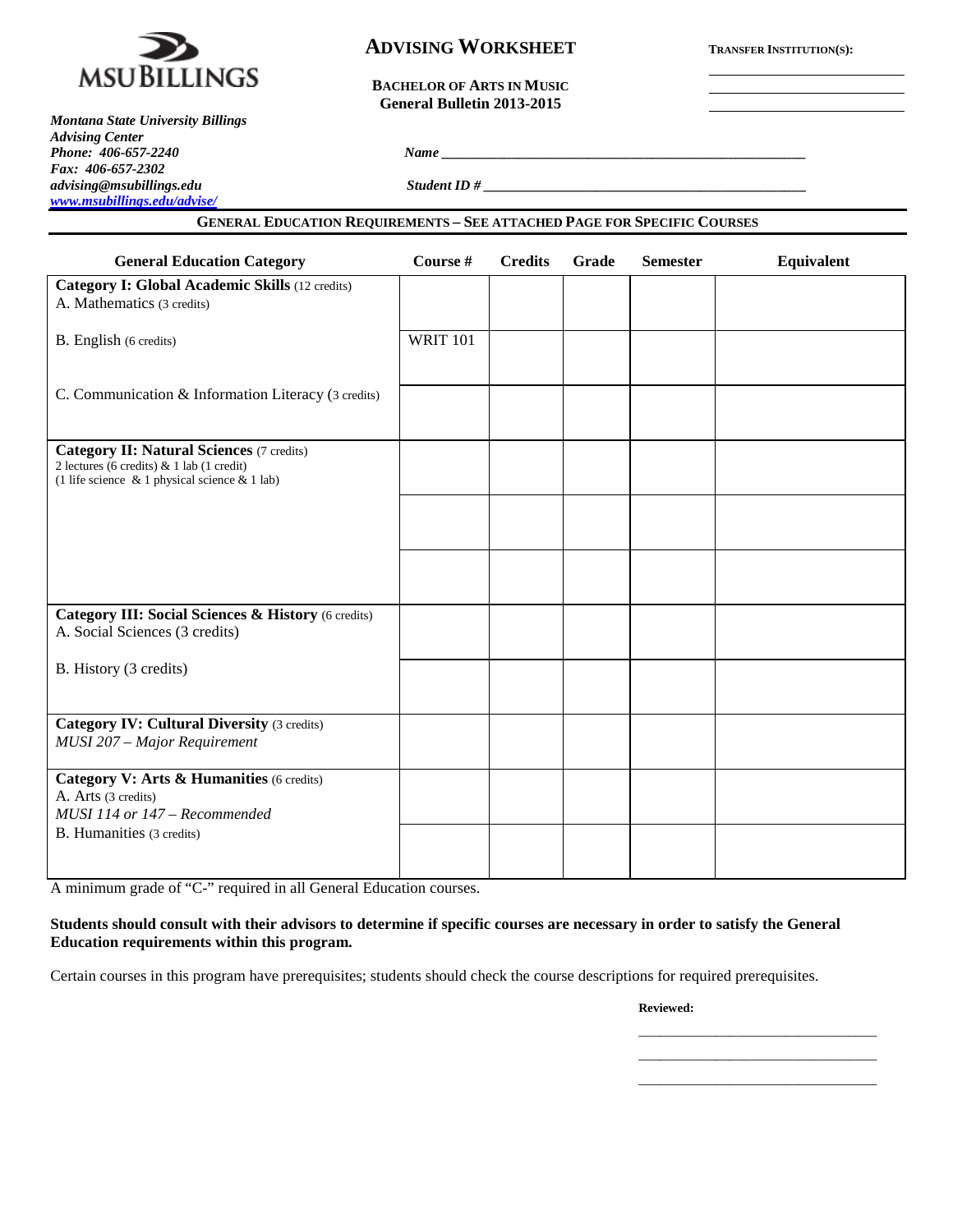# **GENERAL EDUCATION REQUIREMENTS**

|                                |     | <b>CATEGORY I: GLOBAL ACADEMIC SKILLS</b>                          | <b>9</b> credits                 |
|--------------------------------|-----|--------------------------------------------------------------------|----------------------------------|
|                                |     | Students are required to take one course from each subcategory     |                                  |
|                                |     | <b>Subcategory A - Mathematics</b>                                 | 3 credits                        |
| М                              | 105 | <b>Contemporary Mathematics</b>                                    | 3                                |
| М                              | 114 | <b>Extended Technical Mathematics</b>                              | 3                                |
| М                              | 121 | College Algebra                                                    | 3                                |
| М                              | 122 | College Trigonometry                                               | 3                                |
| М                              | 131 | Mathematics for Elementary Teachers II                             | 3                                |
| М                              | 143 | <b>Finite Mathematics</b>                                          | 4                                |
| M                              | 171 | <b>Calculus I</b>                                                  | 4                                |
| STAT                           | 141 | <b>Introduction to Statistical Concepts</b>                        | 3                                |
| <b>STAT</b>                    | 216 | <b>Introduction to Statistics</b>                                  | 4                                |
| <b>Subcategory B - English</b> |     |                                                                    | 3 credits                        |
| WRIT                           | 101 | College Writing I                                                  | 3                                |
| WRIT                           | 121 | Introduction to Technical Writing                                  | 3                                |
| WRIT                           | 122 | <b>Introduction to Business Writing</b>                            | 3                                |
| WRIT                           | 201 | College Writing II                                                 | 3                                |
| WRIT                           | 220 | Business & Professional Writing                                    | 3                                |
| WRIT                           | 221 | Intermediate Technical Writing                                     | $\overline{\mathbf{3}}$          |
|                                |     | Subcategory C- Communication & Information Literacy 3 credits      |                                  |
| <b>COMX</b>                    | 111 | <b>Introduction to Public Speaking</b>                             | 3                                |
| <b>COMX</b>                    | 115 | Introduction to Interpersonal Communication 3                      |                                  |
| LS                             | 125 | Research in the Information Age                                    | 3                                |
| <b>BMIS</b>                    | 150 | Computer Literacy                                                  | 3                                |
|                                |     | 6 cr. lecture & 1 cr. lab<br><b>CATEGORY II: NATURAL SCIENCES</b>  |                                  |
|                                |     | Students are required to take one course from each subcategory and |                                  |
|                                |     | at least one corresponding lab or SCIN 101, 102, 103 & 104         |                                  |
|                                |     | <b>Subcategory A – Life Sciences</b>                               | 3-4 credits                      |
| <b>BIOB</b>                    | 101 | Discover Biology                                                   | 3                                |
| <b>BIOB</b>                    | 102 | Discover Biology Lab                                               | 1                                |
| <b>BIOB</b>                    | 160 | Principles of Living Systems                                       | 3                                |
| <b>BIOB</b>                    | 161 | Principles of Living Systems Lab                                   | 1                                |
|                                |     | <b>Subcategory B - Physical Sciences</b>                           | 3-4 credits                      |
| ASTR                           | 110 | Introduction to Astronomy                                          | 3                                |
| ASTR                           | 111 | Introduction to Astronomy Lab                                      | 1                                |
| CHMY                           | 121 | Introduction to General Chemistry                                  | 3                                |
| <b>CHMY</b>                    | 122 | <b>Introduction to General Chemistry Lab</b>                       | 1                                |
| <b>CHMY</b>                    | 141 | College Chemistry I                                                | 3                                |
| <b>CHMY</b>                    | 142 | College Chemistry Laboratory I                                     | 1                                |
| <b>GEO</b>                     | 101 | <b>Introduction to Physical Geology</b>                            | 3                                |
| <b>GEO</b>                     | 102 | <b>Introduction to Physical Geology Laboratory</b>                 | 1                                |
| <b>GPHY</b>                    | 111 | <b>Introduction to Physical Geography</b>                          | 3                                |
| <b>GPHY</b>                    | 112 | Introduction to Physical Geography Lab                             | 1                                |
| <b>PHSX</b>                    | 103 | Our Physical World                                                 | 3                                |
| <b>PHSX</b>                    | 104 | Our Physical World Lab                                             | $\mathbf{1}$                     |
| <b>PHSX</b>                    | 205 | College Physics I                                                  | 3                                |
| <b>PHSX</b>                    | 206 | College Physics I Lab                                              | $\mathbf{1}$                     |
| <b>PHSX</b>                    | 105 | Fundamentals of Phys Sci                                           | 3                                |
| <b>PHSX</b>                    | 106 | Fundamentals of Phys Sci Lab                                       | 1                                |
|                                |     | <b>Subcategories A and B – Integrated Sciences</b>                 | 7 credits                        |
|                                |     | SCIN 101, 102, 103 $& 104$ Integrated Sciences                     | $3, \frac{1}{2}, 3, \frac{1}{2}$ |
|                                |     |                                                                    |                                  |

|             |                                                                | <b>CATEGORY III: SOCIAL SCIENCES AND HISTORY</b> | 6 credits |  |  |  |
|-------------|----------------------------------------------------------------|--------------------------------------------------|-----------|--|--|--|
|             | Students are required to take one course from each subcategory |                                                  |           |  |  |  |
|             |                                                                | <b>Subcategory A - Social Sciences</b>           | 3 credits |  |  |  |
| <b>ANTY</b> | 217                                                            | Physical Anthropology & Archeology               | 3         |  |  |  |
| BGEN        | 105                                                            | Introduction to Business                         | 3         |  |  |  |
| <b>COMX</b> | 106                                                            | Communicating in a Dynamic Workplace             | 3         |  |  |  |
| <b>PSYX</b> | 231                                                            | Human Relations                                  | 3         |  |  |  |
| <b>ECNS</b> | 201                                                            | Principles of Microeconomics                     | 3         |  |  |  |
| ECNS        | 202                                                            | Principles of Macroeconomics                     | 3         |  |  |  |
| EDU         | 105                                                            | <b>Education and Democracy</b>                   | 3         |  |  |  |
| <b>GPHY</b> | 141                                                            | Geography of World Regions                       | 3         |  |  |  |
| HTH         | 110                                                            | Personal Health and Wellness                     | 3         |  |  |  |
| <b>PSCI</b> | 220                                                            | Introduction to Comparative Government           | 3         |  |  |  |
| <b>PSCI</b> | 210                                                            | Introduction to American Government              | 3         |  |  |  |
| PSYX        | 100                                                            | Introduction to Psychology                       | 3         |  |  |  |
| SOCI        | 101                                                            | Introduction to Sociology                        | 3         |  |  |  |
| SOCI        | 201                                                            | Social Problems                                  | 3         |  |  |  |
|             |                                                                | Subcategory B - History                          | 3 credits |  |  |  |
| HSTA        | 101                                                            | American History I                               | 3         |  |  |  |
| HSTA        | 102                                                            | American History II                              | 3         |  |  |  |

| <b>HSTR</b> | 101  | Western Civilization I                              | 3 |
|-------------|------|-----------------------------------------------------|---|
| <b>HSTR</b> | 102  | Western Civilization II                             | 3 |
| <b>HSTR</b> | 103  | Honors Western Civilization I                       | 3 |
| <b>HSTR</b> | 104  | Honors Western Civilization II                      | 3 |
| <b>PSCI</b> | 230  | Introduction to International Relations             | 3 |
|             |      |                                                     |   |
|             |      | <b>CATEGORY IV: CULTURAL DIVERSITY</b><br>3 credits |   |
| ANTY        | 220  | Culture and Society                                 | 3 |
| ARTH        | 160  | Global Visual Culture                               | 3 |
| COMX        | 2.12 | Introduction to Intercultural Communication         | 3 |
| GPHY        | 121  | Human Geography                                     | 3 |
| HTH         | 270. | <b>Global Health Issues</b>                         | 3 |
| LIT         | 230  | World Literature Survey                             | 3 |
| MUSI        | 207  | World Music                                         | 3 |
| <b>NASX</b> | 105  | Introduction to Native American Studies             | 3 |
| <b>NASX</b> | 205  | Native Americans in Contemporary Society            | 3 |
| PHI.        | 271  | Philosophy & Religion of India                      | 3 |
| PHL.        | 272  | Philosophy & Religion of China/Tibet/Japan          | 3 |
| REHA        | 201  | Introduction to Diversity in Counseling             | 3 |
| RLST        | 170  | The Religious Quest                                 | 3 |
| A&SC/       |      |                                                     |   |
| SOCI/WS 274 |      | Women, Culture, and Society                         | 3 |
| SPNS        | 150  | The Hispanic Tradition                              | 3 |

## **CATEGORY V: ARTS & HUMANITIES 6 credits**

| Students are required to take one course from each subcategory |     |                                      |                         |  |  |
|----------------------------------------------------------------|-----|--------------------------------------|-------------------------|--|--|
|                                                                |     | <b>Subcategory A - Fine Arts</b>     | 3 credits               |  |  |
| <b>ARTZ</b>                                                    | 101 | Art Fundamentals                     | 3                       |  |  |
| ARTZ                                                           | 131 | Ceramics for Non-majors              | 3                       |  |  |
| ARTZ                                                           | 105 | Visual Language-Drawing              | 3                       |  |  |
| FILM                                                           | 160 | Introduction to World Cinema         | 3                       |  |  |
| <b>CRWR</b>                                                    | 240 | <b>Introduction Creative Writing</b> | 3                       |  |  |
| <b>DSGN</b>                                                    | 248 | Computer Presentation and Animation  | 3                       |  |  |
| LIT                                                            | 270 | Film & Literature                    | 3                       |  |  |
| MUSI                                                           | 101 | <b>Enjoyment of Music</b>            | 3                       |  |  |
| MUSI                                                           | 114 | Band: MSUB Symphonic                 | 1                       |  |  |
| MUSI                                                           | 131 | Jazz Ensemble I: MSUB                | 1                       |  |  |
| <b>MUSI</b>                                                    | 147 | Choral Ensemble: University Chorus   | 1                       |  |  |
| THTR                                                           | 101 | Introduction to Theatre              | 3                       |  |  |
| THTR                                                           | 120 | Introduction to Acting I             | 3                       |  |  |
|                                                                |     | <b>Subcategory B - Humanities</b>    | 3 credits               |  |  |
| <b>ARTH</b>                                                    | 150 | Introduction to Art History          | 3                       |  |  |
| <b>HONR</b>                                                    | 111 | Perspectives and Understanding       | 3                       |  |  |
| LIT                                                            | 110 | Introduction to Literature           | 3                       |  |  |
| <b>LIT</b>                                                     | 240 | The Bible as Literature              | 3                       |  |  |
| PHL                                                            | 110 | Introduction to Ethics               | $\overline{\mathbf{3}}$ |  |  |
| PHL.                                                           | 111 | Philosophies of Life                 | 3                       |  |  |
|                                                                |     |                                      |                         |  |  |

**Total 31**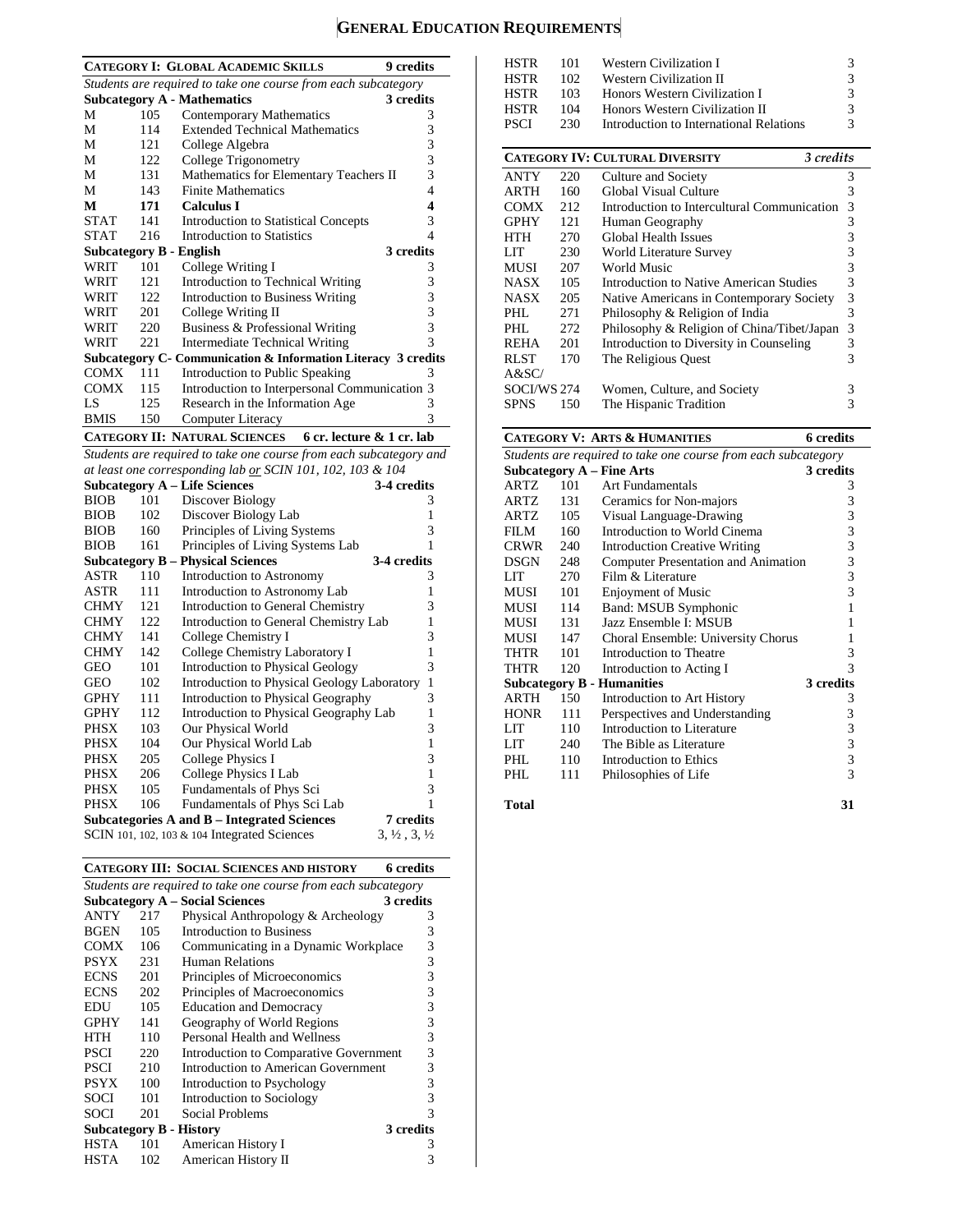|             |                                                                    | <b>Course</b>                                                                                                                                                                                                      | <b>Credits</b> | Grade | <b>Semester</b> | Equivalent |  |  |  |
|-------------|--------------------------------------------------------------------|--------------------------------------------------------------------------------------------------------------------------------------------------------------------------------------------------------------------|----------------|-------|-----------------|------------|--|--|--|
|             | A minimum grade of C or better is required in all major coursework |                                                                                                                                                                                                                    |                |       |                 |            |  |  |  |
|             | <b>Required Courses</b>                                            |                                                                                                                                                                                                                    |                |       |                 |            |  |  |  |
|             |                                                                    | Four (4) credits of Applied Study selected from one of the following:<br>MUSI 195A, B, C, D, E, F, G, H, I, J, K, L, M, N, O, or P                                                                                 |                |       |                 |            |  |  |  |
|             |                                                                    |                                                                                                                                                                                                                    |                |       |                 |            |  |  |  |
|             |                                                                    |                                                                                                                                                                                                                    |                |       |                 |            |  |  |  |
|             |                                                                    |                                                                                                                                                                                                                    |                |       |                 |            |  |  |  |
|             |                                                                    |                                                                                                                                                                                                                    |                |       |                 |            |  |  |  |
|             |                                                                    |                                                                                                                                                                                                                    |                |       |                 |            |  |  |  |
| <b>MUSI</b> | 135                                                                | Keyboard Skills I                                                                                                                                                                                                  | $\mathbf{1}$   |       |                 |            |  |  |  |
| <b>MUSI</b> | 136                                                                | Keyboard Skills II                                                                                                                                                                                                 | 1              |       |                 |            |  |  |  |
| <b>MUSI</b> | 105                                                                | Music Theory I                                                                                                                                                                                                     | 3              |       |                 |            |  |  |  |
| <b>MUSI</b> | 140                                                                | Aural Perception I                                                                                                                                                                                                 | 1              |       |                 |            |  |  |  |
| <b>MUSI</b> | 106                                                                | Music Theory II                                                                                                                                                                                                    | 3              |       |                 |            |  |  |  |
| <b>MUSI</b> | 141                                                                | Aural Perception II                                                                                                                                                                                                | $\mathbf{1}$   |       |                 |            |  |  |  |
| *MUSI       | 207                                                                | World Music                                                                                                                                                                                                        | 3              |       |                 |            |  |  |  |
|             |                                                                    | Four (4) credits selected from the following performance ensembles, any of which may be repeated:<br>MUSI 114 (Band: MSUB Symphonic), MUSI 108 (Orchestra MSUB), and MUSI 147 (Choral Ensemble: University Chorus) |                |       |                 |            |  |  |  |
|             |                                                                    |                                                                                                                                                                                                                    |                |       |                 |            |  |  |  |
|             |                                                                    |                                                                                                                                                                                                                    |                |       |                 |            |  |  |  |
|             |                                                                    |                                                                                                                                                                                                                    |                |       |                 |            |  |  |  |
|             |                                                                    |                                                                                                                                                                                                                    |                |       |                 |            |  |  |  |
| <b>MUSI</b> | 205                                                                | Music Theory III                                                                                                                                                                                                   | 3              |       |                 |            |  |  |  |
| <b>MUSI</b> | 240                                                                | Aural Perception III                                                                                                                                                                                               | $\mathbf{1}$   |       |                 |            |  |  |  |
| <b>MUSI</b> | 206                                                                | Music Theory $\overline{IV}$                                                                                                                                                                                       | 3              |       |                 |            |  |  |  |
| <b>MUSI</b> | 241                                                                | <b>Aural Perception IV</b>                                                                                                                                                                                         | 1              |       |                 |            |  |  |  |
|             |                                                                    |                                                                                                                                                                                                                    |                |       |                 |            |  |  |  |

**Upper Divisional Juries** Music majors must pass an upper divisional jury before registering for 300 Level Advanced Applied Music courses. Students must apply for upper divisional with the chairperson at least two weeks prior to the proposed jury date. Following are the upper divisional requirements: 1) A closed audition before a faculty committee. This audition may be performed during the semester, or during the semester end juries. It must consist of at least two solo works of varying styles that demonstrate appropriate technical and musical ability, as well as scales, and other performance requirements specified by the student's applied teacher. 2) A working copy of the student's transcript to verify satisfactory progress in MUSI 206 and MUSI 241.

|             |     | Four credits of Advanced Applied Study selected from one of the following:                                                                                                                                 |   |  |  |
|-------------|-----|------------------------------------------------------------------------------------------------------------------------------------------------------------------------------------------------------------|---|--|--|
|             |     | MUSI 395 A, B, C, D, E, F, G, H, I, J, K, L, M, N, O, or P                                                                                                                                                 |   |  |  |
|             |     |                                                                                                                                                                                                            |   |  |  |
|             |     |                                                                                                                                                                                                            |   |  |  |
|             |     |                                                                                                                                                                                                            |   |  |  |
|             |     |                                                                                                                                                                                                            |   |  |  |
| <b>MUSI</b> | 301 | Music History I                                                                                                                                                                                            | 3 |  |  |
| <b>MUSI</b> | 302 | Music History II                                                                                                                                                                                           | 3 |  |  |
|             |     | Four (4) credits selected from the following performance ensembles, any of which may be repeated:<br>MUSI 364 (Symphonic Band), MUSI 365 (Symphony Orchestra), and MUSI 312 (Choir III: University Chorus) |   |  |  |
|             |     |                                                                                                                                                                                                            |   |  |  |
|             |     |                                                                                                                                                                                                            |   |  |  |
|             |     |                                                                                                                                                                                                            |   |  |  |
|             |     |                                                                                                                                                                                                            |   |  |  |

| <b>Course</b> | Predits | Grade | Semester | Lauivalent |
|---------------|---------|-------|----------|------------|
|               |         |       |          |            |